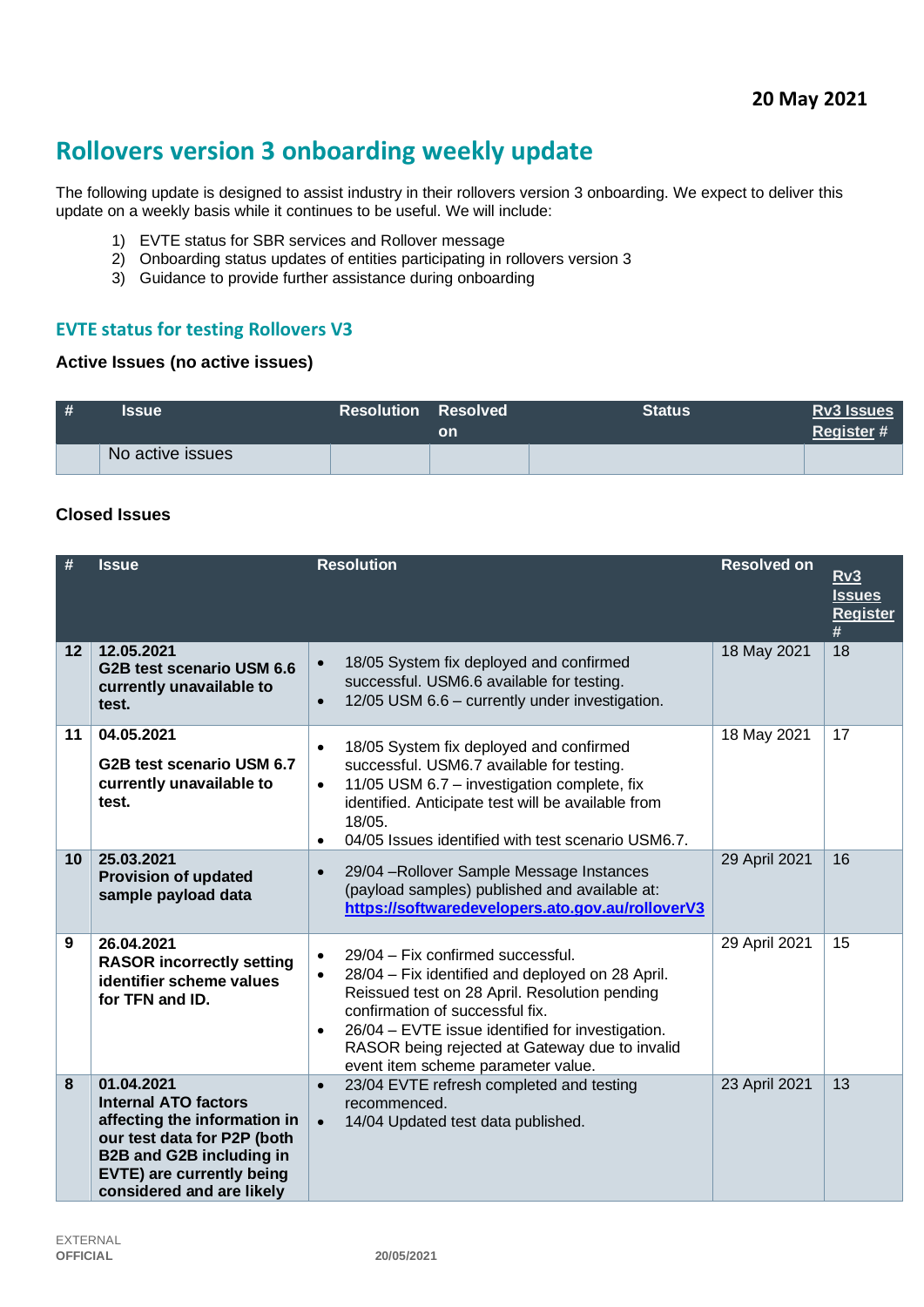|                         | to require updates to our<br>test data.                                                                                                                                                                                                                                                                                                                                                    |                                                                                                                                                                                                                                      |                             |                 |
|-------------------------|--------------------------------------------------------------------------------------------------------------------------------------------------------------------------------------------------------------------------------------------------------------------------------------------------------------------------------------------------------------------------------------------|--------------------------------------------------------------------------------------------------------------------------------------------------------------------------------------------------------------------------------------|-----------------------------|-----------------|
| 7                       | 12.02.2021<br><b>Recent whitelist</b><br>configuration and<br>certificate changes<br>introduced connection<br>errors impacting one<br>gateway.                                                                                                                                                                                                                                             | 25/2: Data fix implemented on 23 February. Fix<br>$\bullet$<br>verified with impacted gateway.                                                                                                                                       | 23 February<br>2021         | $\overline{7}$  |
| 6                       | 10.02.2021<br><b>EPF test scenario for</b><br><b>SMSF missing the SMSF</b><br>Alias in the ebMS header<br>properties<br>Identified through<br>interoperability testing<br>Root cause: EPF code<br>$\bullet$<br>regressed since the<br>original EVTE<br>deployment.<br>Issue does not impact<br>$\bullet$<br>EPF test scenarios for<br>APRA funds.<br>Code remediation in<br>progress.      | Remediation to restore correct code for EPF test<br>$\bullet$<br>scenarios with SMSF test data<br>25/2: Deployed to EVTE on 20 February, fix being<br>$\bullet$<br>verified with impacted Gateway<br>2/3: Fix verified.<br>$\bullet$ | 20 February<br>2021         | $6\phantom{1}6$ |
| 5                       | 4.02.2021<br><b>RA with SMSF Test</b><br>scenario was not<br>previously enabled.<br>Test data was enabled 4<br>February - scenario has<br>been tested successfully.                                                                                                                                                                                                                        | RA Test scenarios with SMSF data enabled on 4<br>$\bullet$<br>February.                                                                                                                                                              | 4 February<br>2021          | 5               |
| $\overline{\mathbf{4}}$ | <b>EPF Test Scenarios in</b><br><b>EVTE updated with SMSF</b><br>data<br>Additional SMSF data for<br><b>EPF</b> test scenarios<br>circulated to industry<br>representatives (GOM,<br>ASP and gateways<br>currently testing) for<br>review, with no feedback<br>received by 4 February<br>2021.<br>EVTE updated to align<br>with EPF SMSF data<br>shared for consultation<br>on 4 February. |                                                                                                                                                                                                                                      | 4 February<br>2021 (hotfix) | $\overline{4}$  |
| 3                       | 29.01.2021<br>[Defect] EVTE Test<br>Harness unavailable on 20<br>Jan 2021 preventing<br>testing of RA<br>Caused by internal<br>environment issue<br>impacting outbound<br>messages.<br>Resolved by the end of<br>the day on 29 Jan 2021.                                                                                                                                                   | Resolved by the end of the day.<br>$\bullet$                                                                                                                                                                                         | 29 January<br>2021          | 3               |
| $\overline{2}$          | 15.01.2021<br>[Defect] EPF ContextID<br>greater than 40 characters<br>issue                                                                                                                                                                                                                                                                                                                | EPF ContextID reduced to a value less than 40<br>$\bullet$<br>characters.                                                                                                                                                            | 2 February<br>2021 (hotfix) | 2               |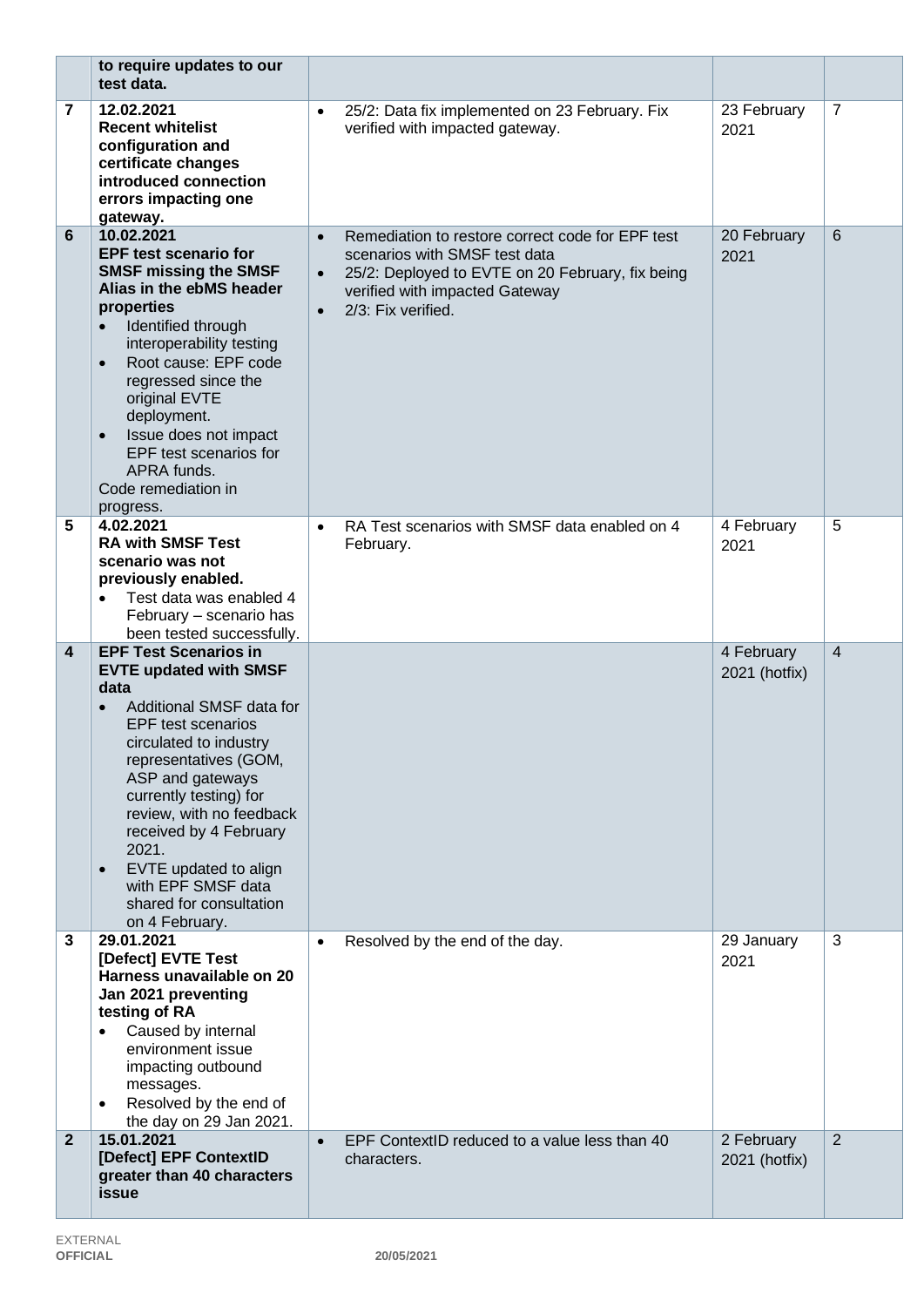|   | Identified through<br>$\bullet$<br>interoperability testing.<br>Scenario has been<br>$\bullet$<br>tested successfully with<br>an EPF for an APRA<br>fund.                                                                                                                                             |                                                                                    |                            |   |
|---|-------------------------------------------------------------------------------------------------------------------------------------------------------------------------------------------------------------------------------------------------------------------------------------------------------|------------------------------------------------------------------------------------|----------------------------|---|
| 1 | 15.12.2021<br>[Defect] RA and RAS<br>sample payloads<br>contained 8 digit TFNs<br>instead of 9 digit TFNs<br>Identified through early<br>$\bullet$<br>review of RA test files<br>provided.<br>Shared with ATO on 15<br>$\bullet$<br>Dec 2021<br>RA and RAS data change<br>release on 4th Jan to EVTE. | RA and RAS test scenarios updated with 9- digit<br>$\bullet$<br>TFN <sub>S</sub> . | 4 January<br>2021 (hotfix) | 1 |

# **EVTE status by test scenario grouping**

|                 | <b>Test scenario group</b>                              | <b>Status</b>            |
|-----------------|---------------------------------------------------------|--------------------------|
| 1               | ATO initiated USM Rollover Request                      | <b>Available to test</b> |
| $\overline{2}$  | Gateway respond to Test 1 with USMOR                    | <b>Available to test</b> |
| 3               | Gateway initiate USM Rollover Request                   | <b>Available to test</b> |
| 4               | ATO respond to Test 3 with USMOR (automatic)            | <b>Available to test</b> |
| 5               | ATO initiate EPF for APRA to APRA (no gateway response) | <b>Available to test</b> |
| 6               | ATO initiate EPF for SMSF to SMSF (no gateway response) | <b>Available to test</b> |
| $\overline{7}$  | ATO initiate EPF for APRA to SMSF (no gateway response) | <b>Available to test</b> |
| 8               | ATO initiate EPF for SMSF to APRA (no gateway response) | <b>Available to test</b> |
| 9               | ATO initiate S20c Request                               | <b>Available to test</b> |
| 10              | Gateway respond to Test 9 with S20c Error Response      | <b>Available to test</b> |
| 11              | ATO initiate RA Request                                 | <b>Available to test</b> |
| 12 <sup>°</sup> | Gateway respond to Test 11 with RAER                    | <b>Available to test</b> |
| 13              | Gateway initiate RAS Request                            | <b>Available to test</b> |
| 14              | ATO respond to Test 13 with RASOR (automatic)           | <b>Available to test</b> |
| 15              | ATO initiate RA Request for SMSF                        | <b>Available to test</b> |
| 16              | Gateway respond to Test 15 with RAER for SMSF           | <b>Available to test</b> |
| 17              | Gateway initiate RAS Request for SMSF                   | <b>Available to test</b> |
| 18              | ATO respond to Test 17 with RASOR (automatic) for SMSF  | <b>Available to test</b> |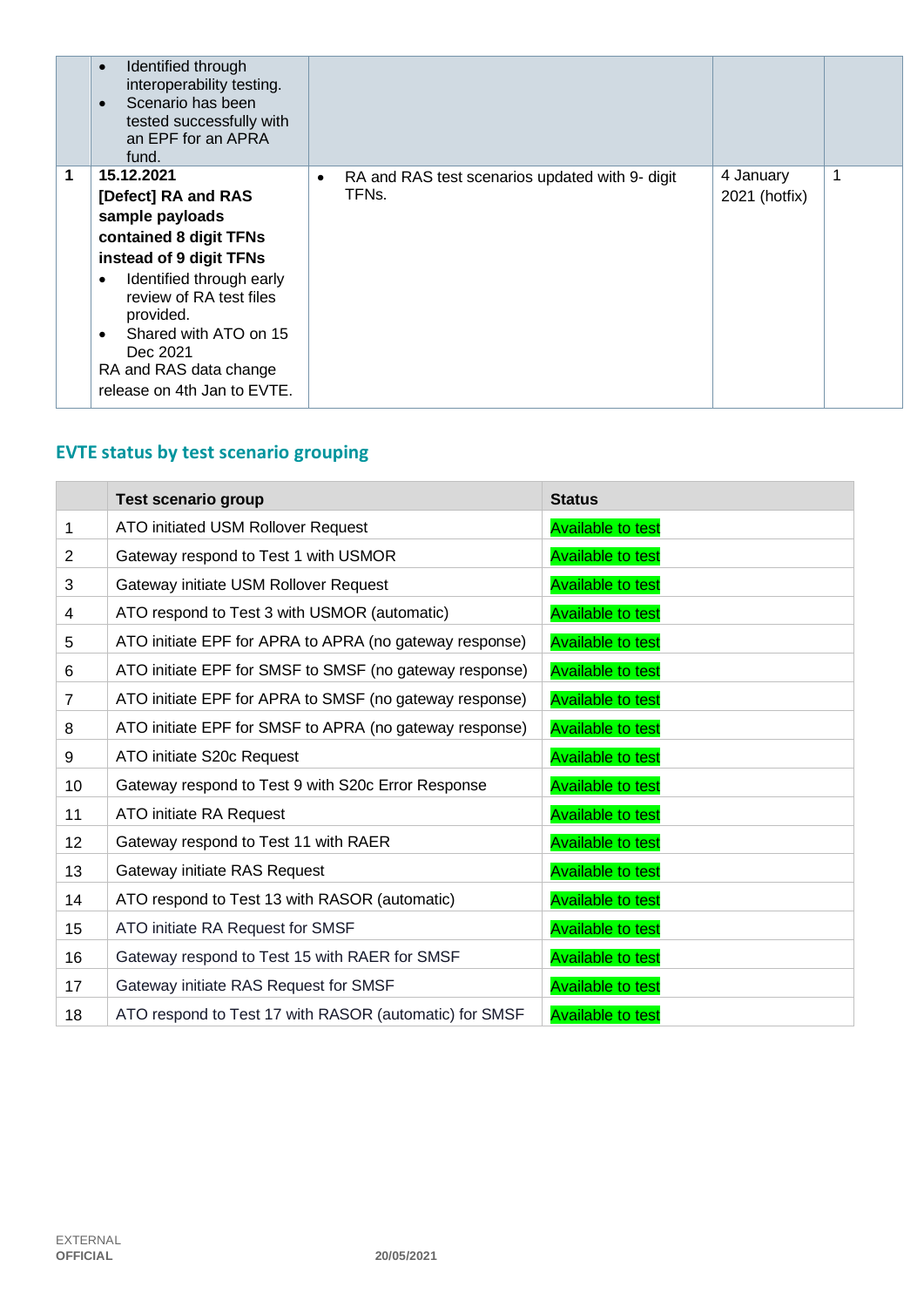## **EVTE testing progress**

*(Gateway EVTE testing progress reflects completion of the 18 testing groups above)*

- Six gateways have completed testing.
- Two gateways are currently testing
	- One gateway has successfully completed 67% of test scenarios
	- One gateway has successfully completed 28% of test scenarios.

## **Gateway to gateway interoperability testing (update provided by GNGB)**

The first three cohorts, covering seven gateways, have now completed interoperability testing.

The fourth and final cohort covering all eight gateways; 99% of testing has been completed in this cohort. Testing is expected to be completed this week.

All Gateways will conduct gateway to gateway interoperability testing with one another.

#### **G2B Testing**

- Two funds/administrators have fully completed their G2B testing
- Two funds/administrators are currently undertaking G2B testing.

#### **EVTE status for SVS and SMSFmemberTICK Service** *(no change from last update)*

- May 2020 full suite of SVS and SMSF verification services available in EVTE
- Six DSPs have completed EVTE testing and are ready for production whitelisting, pending industry readiness
- Five other DSPs are currently testing
- No issues have been identified requiring changes.

#### **EVTE release history for testing Rollovers V3**

- Rollover v3 progressively released into EVTE through July to October 2020
- Conformance suite scenarios and test data for RA, RAS and EPF (initial version) was released on 12 December 2020 (standard monthly cycle)
- USM Reason Code taxonomy change was released on 12 December 2020 as planned (standard monthly cycle)
- RA & RAS ProductType Code taxonomy change was released in EVTE 16 January 2021 as planned (standard monthly cycle)
- [Rollover v3 Conformance testing guide](https://softwaredevelopers.ato.gov.au/rolloverV3) was updated to include Rv2 scenarios and published on 1 April 2021
- [SuperStream Rollovers V3 Test Data Scenario](https://softwaredevelopers.ato.gov.au/sites/default/files/2021-04/SuperStream_RolloversV3_Test_Data_Scenario_V1.0.xlsx) spreadsheet was updated to include new test data (see active issue 8) and released on 12 April 2021
- [Rollover v3 Conformance testing guide](https://softwaredevelopers.ato.gov.au/rolloverV3) was updated to align testing scenarios, latest version (v0.8) published on 29 April 2021
- [Rollover Sample Message Instances](https://softwaredevelopers.ato.gov.au/rolloverV3) (payload samples) published 29 April 2021
- [MAAS Conformance Suites and payloads](https://standardbusinessreporting.sharefile.com/home/shared/fod63f12-7bbb-4c61-96e7-33dc9eae4d9a) published in SBR Sharefile 06 May 2021
- MAAS EVTE code deployed and DSPs re-whitelisted 10 May 2021
- [SMSF Alias Lookup Table](https://softwaredevelopers.ato.gov.au/supervalidationservices) published 10 May 2021
- [MATS Conformance Suites and payloads](http://standardbusinessreporting.sharefile.com/) published in SBR Sharefile 18 May 2021.

#### **ATO Superannuation services status and maintenance times**

[ATO Superannuation Dashboard Status](https://sses.status.ato.gov.au/) <https://sses.status.ato.gov.au/>

[System maintenance | Australian Taxation Office \(ato.gov.au\)](https://www.ato.gov.au/General/Online-services/System-Maintenance/) <https://www.ato.gov.au/General/Online-services/System-Maintenance/>